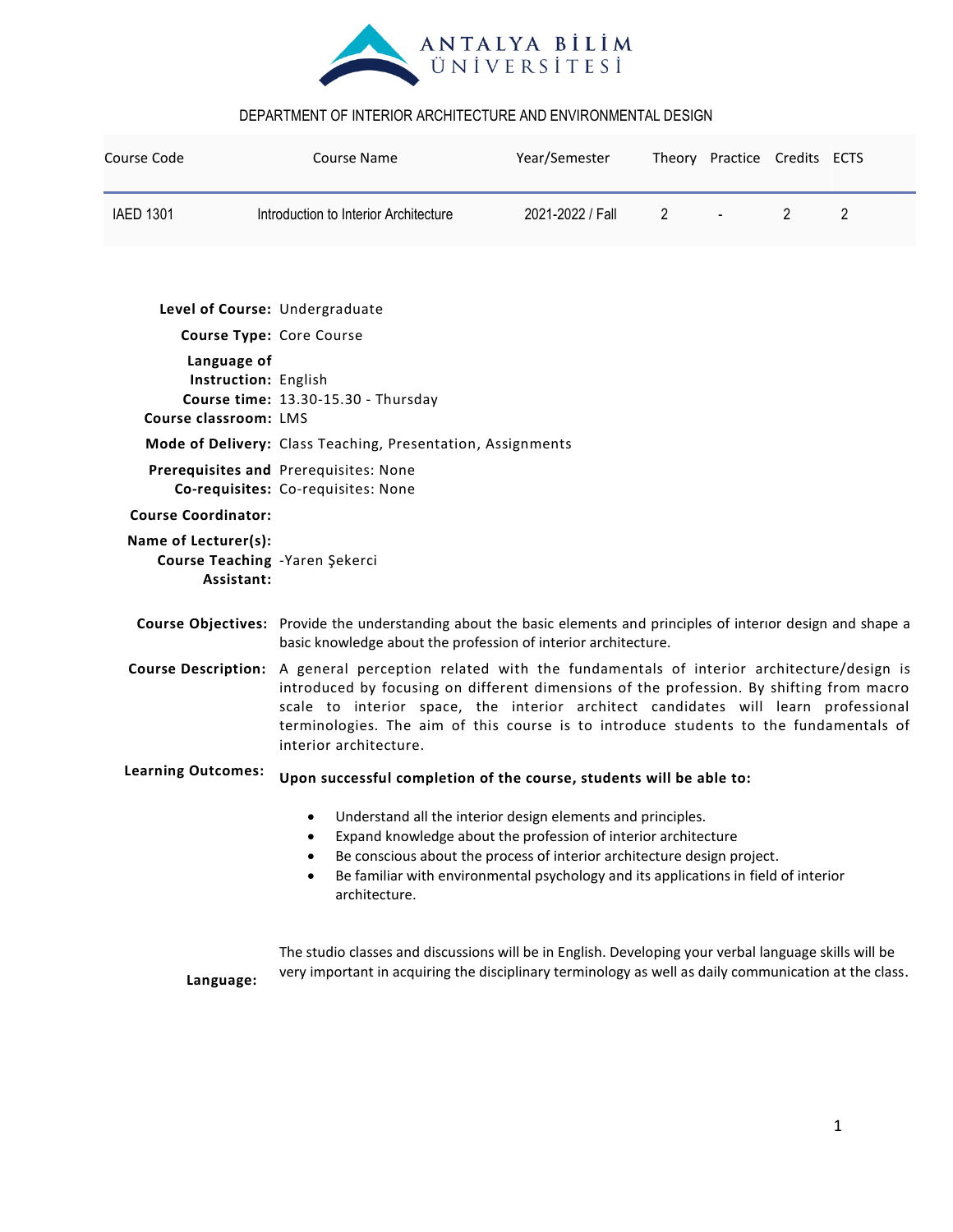

| <b>Text Books:</b>                                                   | 1. Coles, J. & House, N., (2007). The Fundamentals of Interior Architecture, AVA Academia,<br>Lausanne.                                                                                                                                                                                                                                                                                                                                                                                                                                                                                                                                                                                                                                                                                             |  |  |  |  |
|----------------------------------------------------------------------|-----------------------------------------------------------------------------------------------------------------------------------------------------------------------------------------------------------------------------------------------------------------------------------------------------------------------------------------------------------------------------------------------------------------------------------------------------------------------------------------------------------------------------------------------------------------------------------------------------------------------------------------------------------------------------------------------------------------------------------------------------------------------------------------------------|--|--|--|--|
| <b>Recommended Text</b><br><b>Books:</b>                             | 2. Riggs, J.R., (2003). Materials and Components of Interior Architecture, Prentice-Hall, New<br>Jersey                                                                                                                                                                                                                                                                                                                                                                                                                                                                                                                                                                                                                                                                                             |  |  |  |  |
|                                                                      | 3. Ching, F, D., K., (2002). Mimarlık: Biçim, Mekan ve Düzen, YEM Yayınları, İstanbul                                                                                                                                                                                                                                                                                                                                                                                                                                                                                                                                                                                                                                                                                                               |  |  |  |  |
|                                                                      | 4. Brooker, G., Stone, S. (2011) İç Mekan Tasarımı Nedir? İstanbul: Yapı Endüstri                                                                                                                                                                                                                                                                                                                                                                                                                                                                                                                                                                                                                                                                                                                   |  |  |  |  |
|                                                                      | 5. Gaston Bachelard, The Poetics of Space, Beacon Press, 1994.                                                                                                                                                                                                                                                                                                                                                                                                                                                                                                                                                                                                                                                                                                                                      |  |  |  |  |
| <b>Reading Text books:</b>                                           |                                                                                                                                                                                                                                                                                                                                                                                                                                                                                                                                                                                                                                                                                                                                                                                                     |  |  |  |  |
| <b>Planned Learning</b><br><b>Activities and Teaching</b><br>Method: | Learning/Teaching Method: The expected learning outcomes for the course will be assessed<br>through: lectures, group presentations, technical trip, researches, a Midterm Project, Final Project<br>and Class discussions and feedback.                                                                                                                                                                                                                                                                                                                                                                                                                                                                                                                                                             |  |  |  |  |
|                                                                      | Assignments: Students are required to do weekly researches and one PowerPoint presentation in a<br>group work throughout the semester.                                                                                                                                                                                                                                                                                                                                                                                                                                                                                                                                                                                                                                                              |  |  |  |  |
|                                                                      | Class Participation: Regular attendance of all enrolled classes is expected. Do not be late to the<br>class. Attendance will be taken through your signature within the first quarter of the class; if you<br>come later you will be considered absent. At the end of the Semester, your attendance will be<br>reported on SIS system. Attendance is compulsory and in case of absenteeism of more than 30%,<br>the system will automatically grade you "FX". If you miss a class, it is your responsibility to 'make<br>up' all work, including items discussed in class. Class contribution will be measured in terms of<br>quality not quantity. If you need to leave early for whatever reason, you should exercise politeness<br>and notify your professor at the commencement of the session. |  |  |  |  |
|                                                                      | Academic integrity & plagiarism: Academic integrity is the pursuit of scholarly activity based on the<br>values of: honesty, trust, fairness, respect and responsibility. Practicing academic integrity means<br>never plagiarizing or cheating, never misrepresenting yourself, never falsifying information, never<br>deceiving or compromising the work of others. Basically this means, either intentionally or<br>unintentionally, using the words or ideas of someone else without giving credit, it's strictly<br>forbidden.                                                                                                                                                                                                                                                                 |  |  |  |  |
|                                                                      | Course Text books: There is no specific textbook for this course but topics will mainly follow the<br>chapters in the book 'The Fundamentals of Interior Architecture'.                                                                                                                                                                                                                                                                                                                                                                                                                                                                                                                                                                                                                             |  |  |  |  |
|                                                                      | Key Works: In this studio course lectures and assignments mainly focuses on the fundamentals of<br>interior architecture.                                                                                                                                                                                                                                                                                                                                                                                                                                                                                                                                                                                                                                                                           |  |  |  |  |
|                                                                      | <b>Specific Rules:</b>                                                                                                                                                                                                                                                                                                                                                                                                                                                                                                                                                                                                                                                                                                                                                                              |  |  |  |  |
|                                                                      | Be punctual. Punctuality is a sign of respect toward yourself and the others.<br>1.                                                                                                                                                                                                                                                                                                                                                                                                                                                                                                                                                                                                                                                                                                                 |  |  |  |  |
|                                                                      | Show respect for all the people and property around you.<br>2.                                                                                                                                                                                                                                                                                                                                                                                                                                                                                                                                                                                                                                                                                                                                      |  |  |  |  |
|                                                                      | Be responsible for your actions and meet all expectations.<br>3.                                                                                                                                                                                                                                                                                                                                                                                                                                                                                                                                                                                                                                                                                                                                    |  |  |  |  |
|                                                                      | Follow directions the first time they are given.<br>4.                                                                                                                                                                                                                                                                                                                                                                                                                                                                                                                                                                                                                                                                                                                                              |  |  |  |  |
|                                                                      | Students should raise their hand to signal a question or to answer a question.<br>5.                                                                                                                                                                                                                                                                                                                                                                                                                                                                                                                                                                                                                                                                                                                |  |  |  |  |
|                                                                      | $\overline{2}$                                                                                                                                                                                                                                                                                                                                                                                                                                                                                                                                                                                                                                                                                                                                                                                      |  |  |  |  |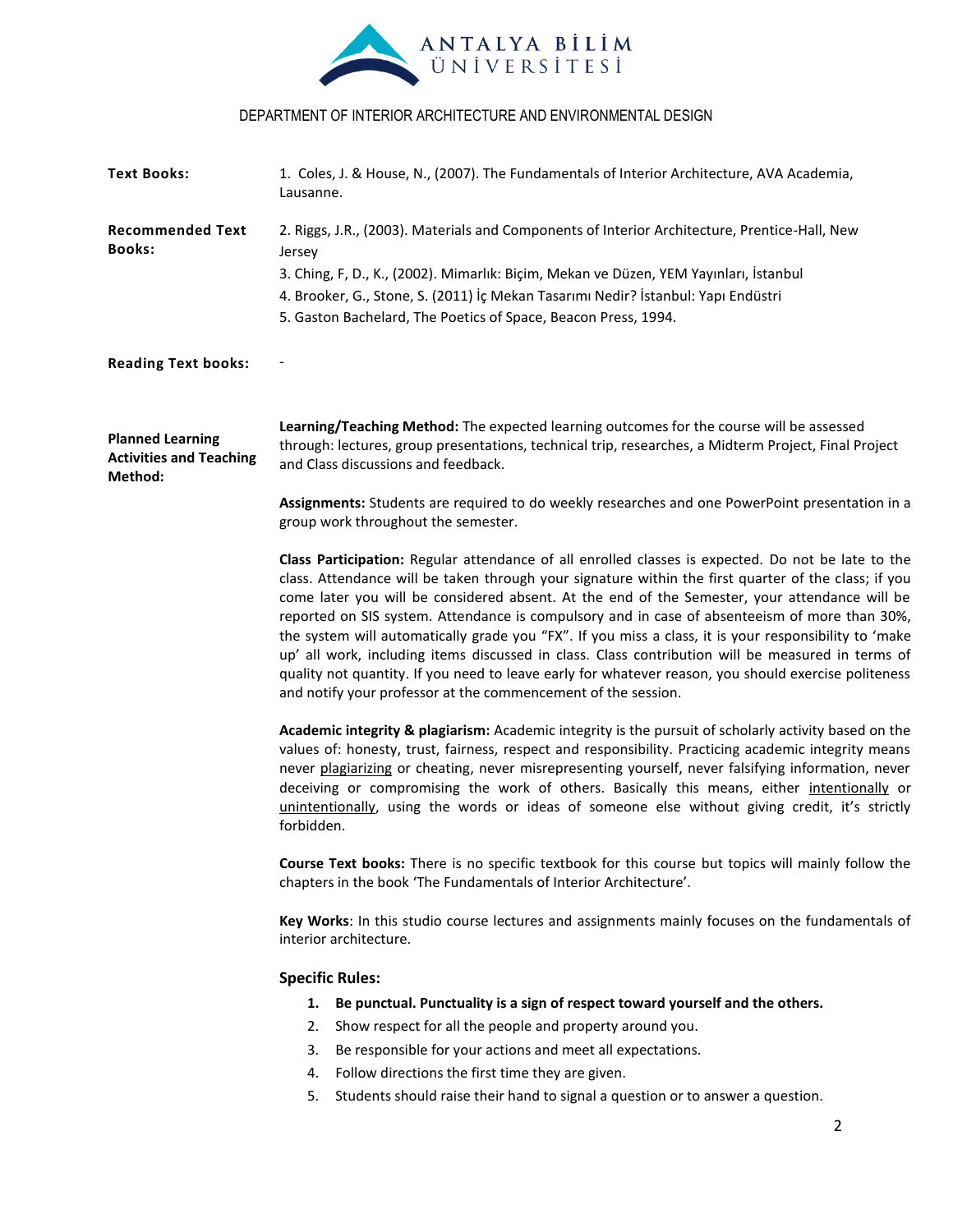

- 6. Students should use the Internet at school for academic purposes only.
- 7. It is forbidden to record classes with any type of device.

**Communication**: Students are encouraged to visit the professor during their Office Hours. If you cannot make it to announced office hours, please make individual arrangements via e-mail. However, do not expect the professor and the research assistant to respond at length via e-mail to questions of content, definition of terms, grading questions etc. If you have a question that requires a substantive response please set up an appointment to speak with one of us.

| <b>Date</b> | Week                    | <b>Chapter Topic</b>                                           | <b>Take-home exercise</b>        |  |
|-------------|-------------------------|----------------------------------------------------------------|----------------------------------|--|
| 16.09.21    | $\mathbf{1}$            | <b>Introduction to the Course</b>                              |                                  |  |
| 23.09.21    | $\overline{2}$          | Space vs. Place                                                | Reading                          |  |
| 30.09.21    | $\overline{\mathbf{3}}$ | <b>Interior Space Identity</b>                                 | Reading                          |  |
| 07.10.21    | 4                       | <b>The Design Process</b><br><b>Understanding the Project</b>  | <b>Presentation Preparation</b>  |  |
| 14.10.21    | 5                       | <b>Students Presentations</b>                                  | $\qquad \qquad -$                |  |
| 21.10.21    | 6                       | <b>Students Presentations</b>                                  | Reading                          |  |
| 28.10.21    | $\overline{7}$          | <b>Understanding the Space</b><br><b>Organizing the Space</b>  | Midterm Project Preparation      |  |
|             | 8                       | <b>MIDTERM EXAM WEEK</b>                                       |                                  |  |
| 11.11.21    | 9                       | The Human Interface                                            | Reading                          |  |
| 18.11.21    | 10                      | <b>Introducing an Interior Designer</b>                        | Reading                          |  |
|             |                         |                                                                |                                  |  |
| 25.11.21    | 11                      | Introducing an Interior<br><b>Designers</b>                    | $\qquad \qquad \blacksquare$     |  |
| 02.12.21    | 12                      | Being introduced to chamber of<br><b>Interior Architecture</b> | <b>Presentation Preparation</b>  |  |
| 09.12.21    | 13                      | <b>Students Presentations</b>                                  | <b>Final Project Preparation</b> |  |
| 16.12.21    | 14                      | <b>Students Presentations</b>                                  | <b>Final Project Preparation</b> |  |

\*PLEASE NOTE: Details of the syllabus and course schedule are subject to minor changes that will be announced in class.

**Grading**: Midterm and final exam responses will be evaluated for accuracy, thoughtfulness and

**Course Contents\*: (Weekly Lecture Plan)**